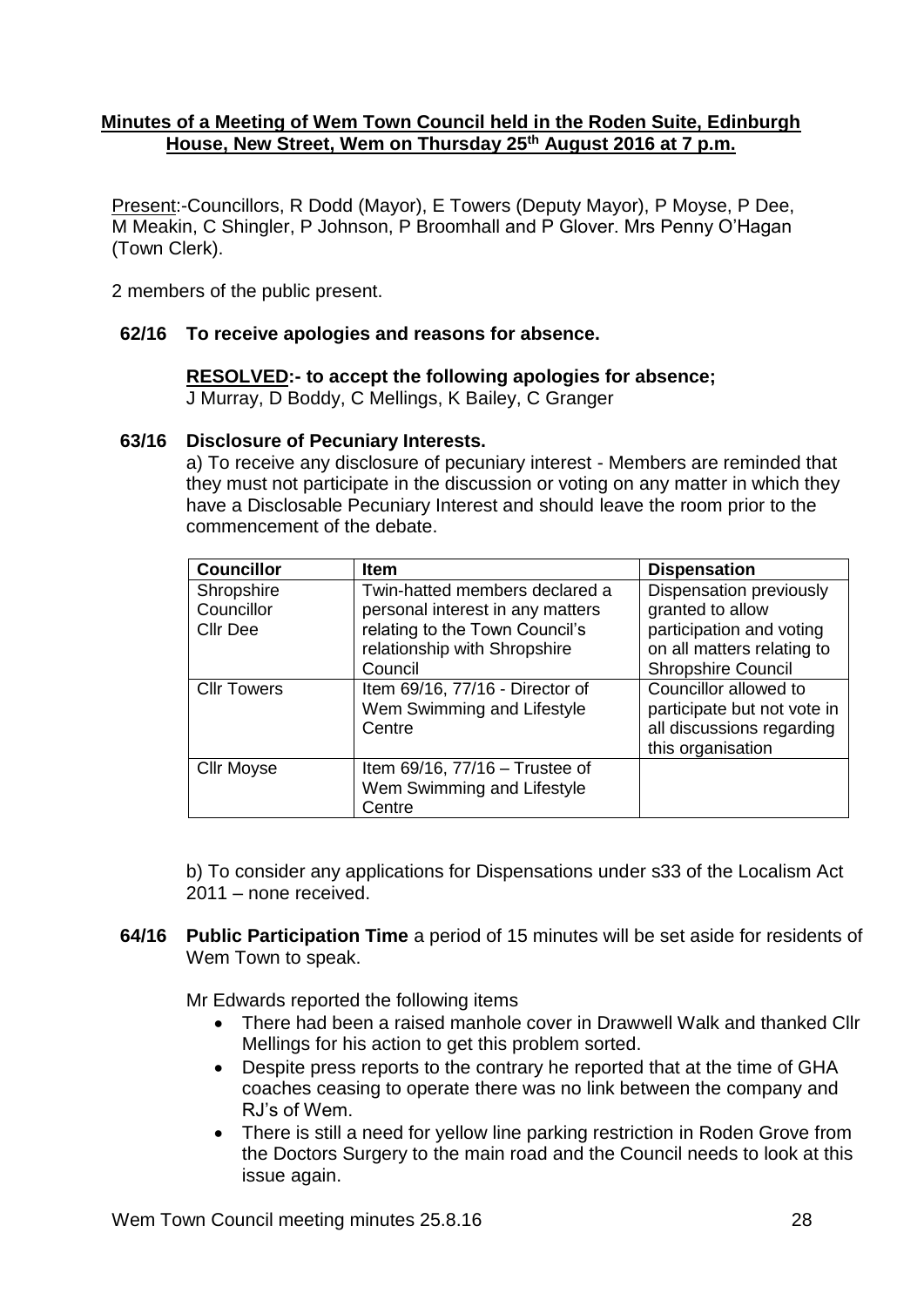Mr Edwards also commented that he was concerned about the number of newer residents to the town complaining about Mill Street traffic and traffic throughout the town. He stated that he recognised the considerable amount of work that has been undertaken by the Town Council and Wem Economic Forum over a number of years in order to address this issue and felt it was unfair the amount of negative publicity that the Town Council was receiving on this issue.

Mrs Burton reported that the streetlights on Butler Road are still day burning.

### **65/16 Council Minutes.**

To approve as a correct record the minutes of an ordinary Meeting of the Town Council held on 28th July 2016.

Cllr Broomhall requested that minute point 52/16 be amended to state Cllr Broomhall proposed that the Town Council supported the application and comments that the Town Council is concerned that parking provision may be insufficient for 3 dwellings.

**RESOLVED:- that following the aforementioned amendment the Council approve the minutes of the ordinary meeting of the Town Council held on 28th July 2016 as a correct record and they were duly signed by the Mayor.**

**66/16 Progress report** - To consider the Clerks progress report on matters arising at previous meetings.

The Clerk reported that since the agenda had been published a streetlight had been irreparably damaged by a vehicle and the Town Council was in the process of establishing who was responsible for the damage.

### **RESOLVED:- to note.**

### **67/16 Planning Applications.**

Meeting adjourned at 19.15 for 5 minutes for councillors to view planning applications.

### **a)Planning Applications for consideration**

16/02689/FUL Lowerdale, Mill Street, Wem, SY4 5EX. Proposal: Erection of first floor rear extension.

### **RESOLVED:- not to object to the application.**

16/03402/TPO The Plantation, Soulton Road, Wem, Shropshire. Proposal: Crown reduce 1No Copper Beech by a maximum of 1.5m over the driveway and reshape canopy and minor pruning of secondary branches to alleviate branch failure protected by The North Shropshire District Council (The Plantation, Soulton Road, Wem) TPO 1997

### **RESOLVED:- not to object to the application.**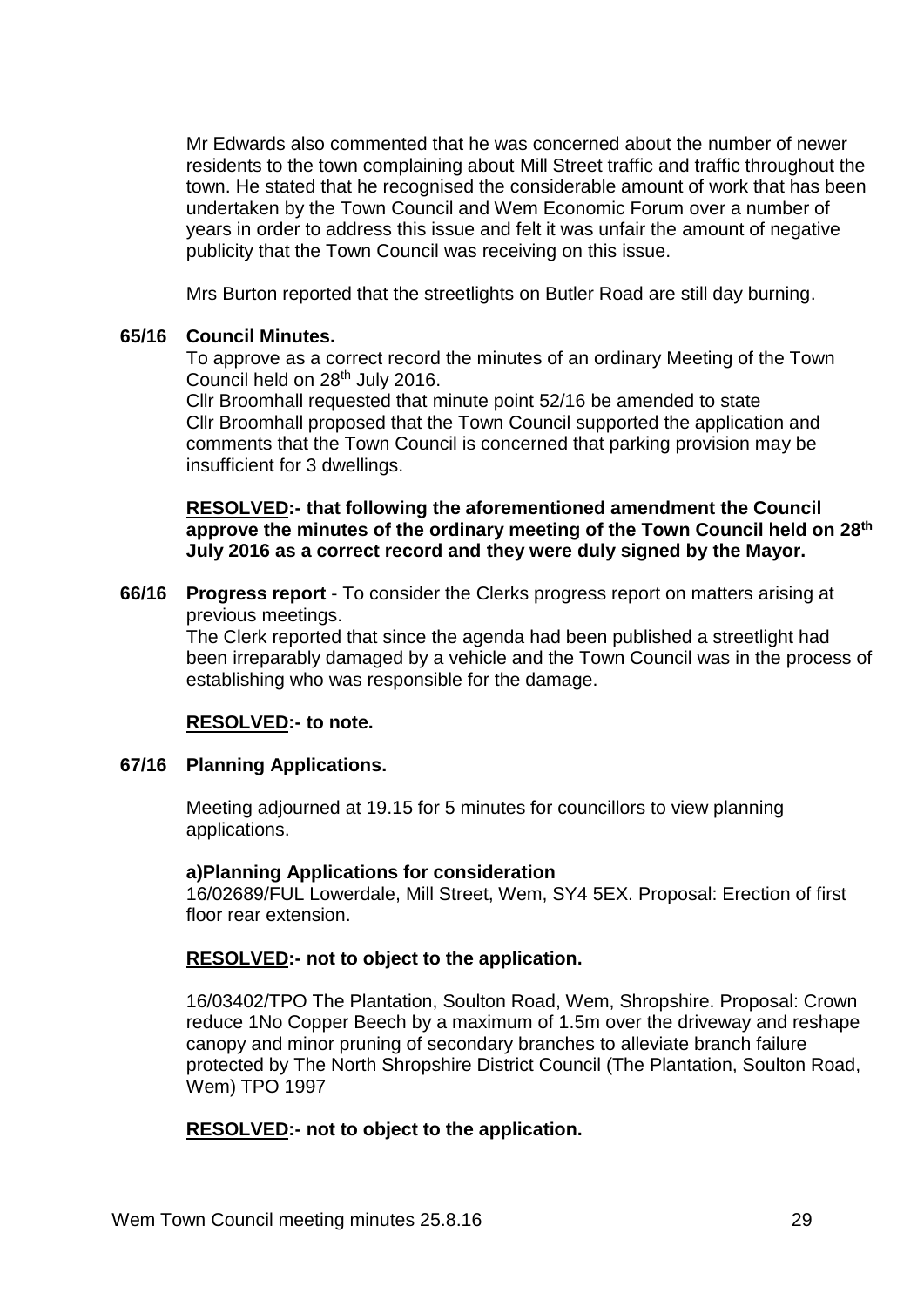16/0147/REM 2 Summerfield Road, Wem, SY4 5BW. Reserved Matters pursuant to Outline permission reference 14/00247/OUT dated 27 June 2015 for the erection of one dwelling to include access, appearance, landscaping, layout and scale. Amendments for the proposal received.

# **RESOLVED:- not to object to the application.**

16/03596/TCA 1 Whitchurch Road, Wem, SY4 5AQ. Proposal: Fell 1no Cherry Tree within Wem Conservation Area.

# **RESOLVED:- not to object to the application.**

**b) To note the recent planning decisions**.

### **RESOLVED:- to note.**

**68/16 Finance and Accounts for Payment**

a) To approve monthly financial statement.

# **RESOLVED:- to approve.**

b) To approve accounts for payment and payments made prior to meeting

## **RESOLVED:- to approve the following payments.**

### **Accounts paid prior to the meeting on 25.8.16**

| <b>Supplier</b>              | <b>Service</b>                                                        | <b>Net</b> | Vat    | <b>Gross</b> | Chq<br>number |
|------------------------------|-----------------------------------------------------------------------|------------|--------|--------------|---------------|
| Shropshire<br>Council        | Payroll July                                                          | 6548.87    | 12.72  | 6561.59      | <b>DD</b>     |
| <b>Barclays</b>              | Charges                                                               | 8.33       |        | 8.33         | <b>DD</b>     |
| Viking                       | Stationery / stamps                                                   | 84.18      | 5.84   | 90.02        | 106625        |
| <b>Healthmatic</b>           | Cleaning &<br>Maintenance<br><b>Services Public</b><br><b>Toilets</b> | 787.50     | 157.50 | 945.00       | 106627        |
| Arrol & Snell<br>Ltd         | Works to Wem War<br>Memorial                                          | 240.00     | 48.00  | 288.00       | 106628        |
| <b>PG Skips</b>              | Cemetery bin<br>emptying                                              | 32.44      | 6.49   | 38.93        | 106629        |
| <b>PG Skips</b>              | <b>Recreation ground</b><br>bin emptying                              | 51.24      | 10.25  | 61.49        | 106629        |
| <b>PG Skips</b>              | Skip hire                                                             | 69.00      | 13.80  | 82.80        | 106629        |
| <b>Severn Trent</b><br>Water | <b>Water Supply to</b><br><b>Public Toilets</b>                       | 221.02     |        | 221.02       | 106630        |
| E.on                         | <b>Lighting Repairs</b>                                               | 148.29     | 29.66  | 177.95       | 106632        |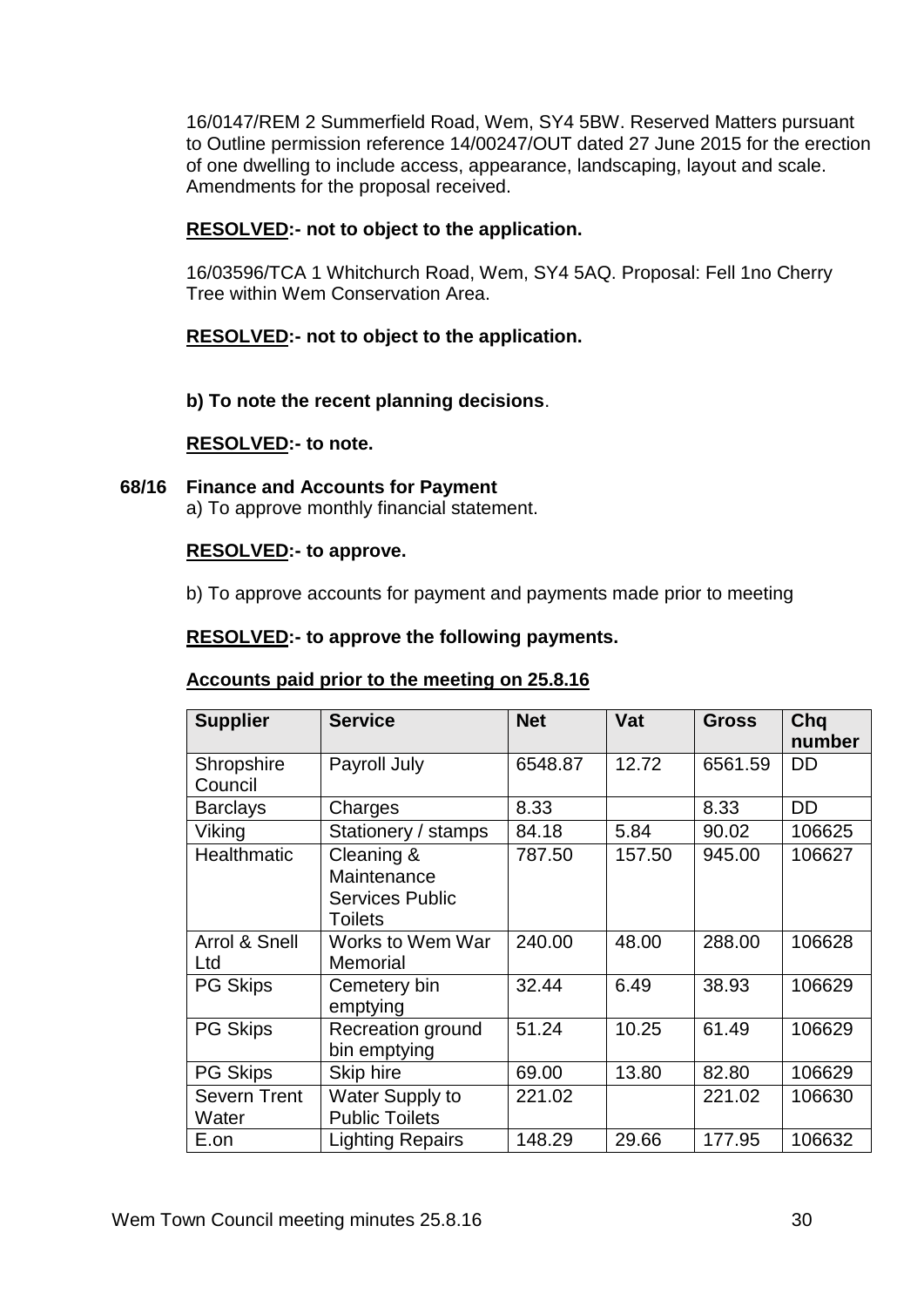| E.on                | <b>Light removal Bailey</b><br>Close | 881.20 | 176.24 | 1057.44 | 106633    |
|---------------------|--------------------------------------|--------|--------|---------|-----------|
|                     | Column                               | 992.38 | 198.48 | 1190.85 |           |
|                     | Replacement<br>Total                 |        |        | 2248.30 |           |
|                     |                                      |        |        |         |           |
| Healthmatic         | Door and lock repair                 | 578.00 | 115.60 | 693.60  | 106634    |
| <b>SALC</b>         | Training                             | 22.00  |        | 22.00   | 106635    |
|                     | chairmanship                         |        |        |         |           |
| Springhill          | <b>Treeworks</b>                     | 902.00 | 184.00 | 1086.00 | 106636    |
| Tree                |                                      |        |        |         |           |
| Management          |                                      |        |        |         |           |
| <b>Wem Carnival</b> | Reissued grant                       | 500.00 |        | 500.00  | 106637    |
| Committee           | cheque                               |        |        |         |           |
| <b>Mark Fitton</b>  | Bus shelter cleaning                 | 45.00  |        | 45.00   | 106638    |
|                     | August                               |        |        |         |           |
| <b>Talk Talk</b>    | <b>Broadband</b>                     | 16.00  | 3.20   | 19.20   | <b>DD</b> |
| Shropshire          | Hire of China for                    | 125.00 | 25.00  | 150.00  | 100184    |
| <b>RCC</b>          | Mayor's Civic                        |        |        |         |           |
|                     | Service (Mayors                      |        |        |         |           |
|                     | <b>Hospitality Account)</b>          |        |        |         |           |

## **Accounts for authorisation**

# **RESOLVED:- to authorise the following payments.**

| <b>Supplier</b>              | <b>Service</b>                                                        | <b>Net</b> | Vat    | <b>Gross</b> | Chq<br>number                                |
|------------------------------|-----------------------------------------------------------------------|------------|--------|--------------|----------------------------------------------|
| <b>NS Print</b>              | <b>Townsman Certificate</b>                                           | 38.00      | 7.60   | 45.60        | 106639                                       |
| Healthmatic                  | Cleaning &<br>Maintenance<br><b>Services Public</b><br><b>Toilets</b> | 787.50     | 157.50 | 945.00       | 106640                                       |
| <b>SLCC</b>                  | Election training                                                     | 15.00      |        | 15.00        | 106641                                       |
| Severn<br><b>Trent Water</b> | <b>Allotment / Cemetery</b><br>water                                  | 187.13     |        | 187.13       | 106642                                       |
| West Mercia<br>Energy        | Toilet energy                                                         | 30.46      | 1.52   | 31.98        | <b>No</b><br>payment<br>account<br>in credit |

# **69/16 Swimming and Lifestyle Centre Liaison Group meeting 22.8.16**. a) **Minutes -** To approve these minutes and recommendations contained therein. Cllr Dodd presented a report of the meeting.

## **RESOLVED:- to approve the minutes of the Swimming and Lifestyle Group meeting held on 22.8.16.**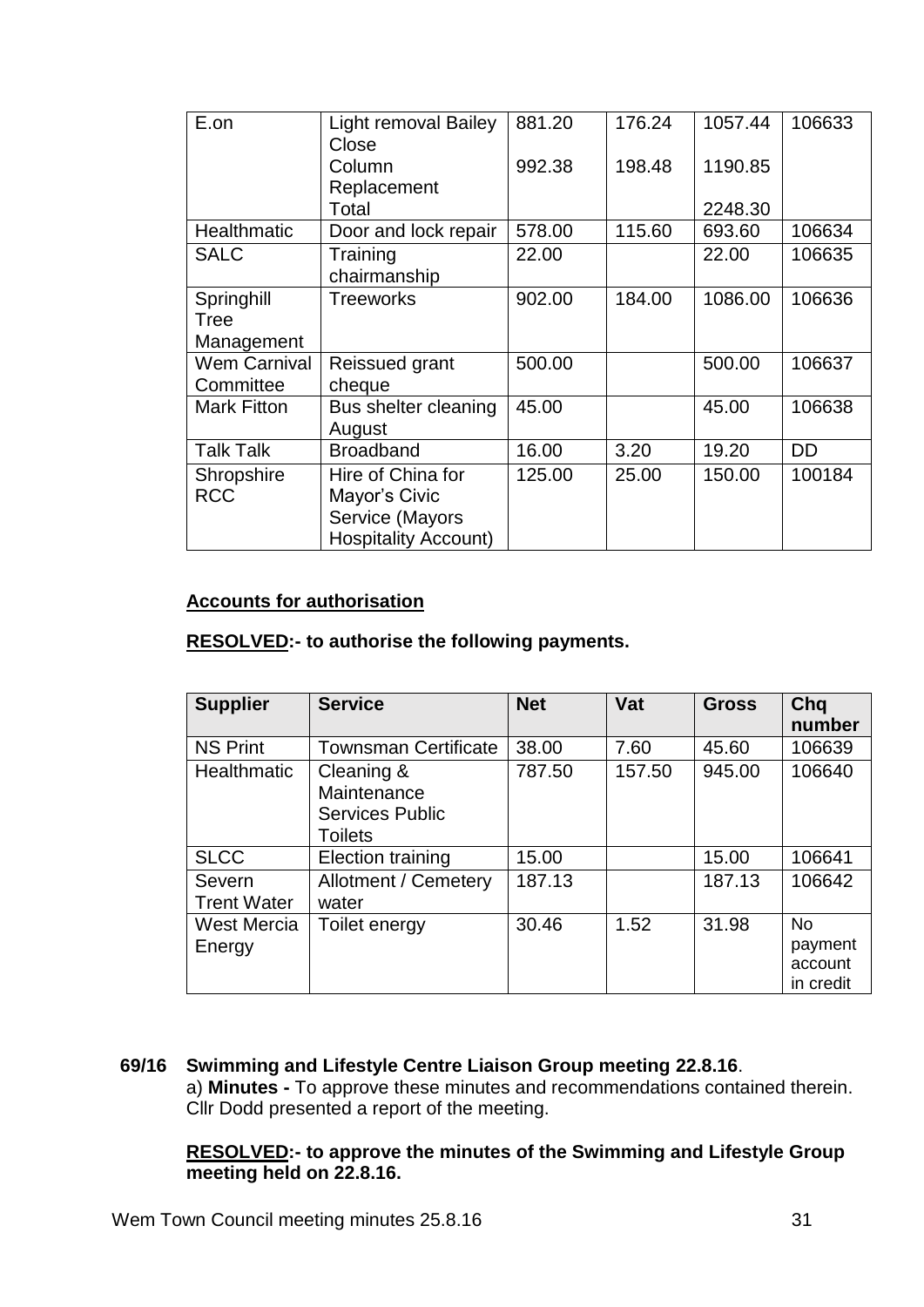**70/16 Transfer of Services –** to receive a verbal report following a meeting of the working party.

The Clerk outlined the findings of the recent meeting. A discussion took place on the need to use the expertise of the existing staff of the library in order to establish a viable and cost effective future for the service in the town.

In addition to this Councillors were supportive of the group's suggestion that the Town Council undertakes a consultation with residents to establish that

- The service in its current form is wanted by residents.
- The residents are prepared to increase their precept to keep the facility.

## **RESOLVED:-that the working party be asked to meet with the branch manager of Wem Library to discuss future options for the library.**

## **71/16 Tree Works**

a) To approve quote received from Springhill Tree Management for cutting Cemetery Hedge.

# **RESOLVED:- to approve the quote submitted.**

b) To receive update on works to trees identified in the tree survey and other works identified following the survey.

It was reported that all works had been completed with the exception of the removal of the silver birch tree on Wem Recreation Ground. The Town Clerk informed the council that upon further inspection of the silver birch by the Groundsman and the contractor it was felt that as the tree was a significant feature on the recreation ground and not currently showing signs of disease it would be a better course of action to reduce the tree and monitor the tree on a weekly basis for any signs of deterioration.

### **RESOLVED:- approve.**

**72/16 Correspondence** – to consider the following items of correspondence (copies enclosed).

Susan Griffiths - To consider letter asking that the Town Council requests that the new flexible bollards adjacent to the Church Wall are replaced with traditional bollards. The Mayor reported that Shropshire Council's opinion on this request was that the council considers that the reboundable bollards are suitable for the location as they still provide some protection, but do not rip up the highway if they are hit, which is an expensive and difficult repair

# **RESOLVED:- not to support the request.**

Sue Holliday – To consider letter alerting the Town Council to the problems associated with HGV's using Park Road and Shrubbery Gardens as a means of access.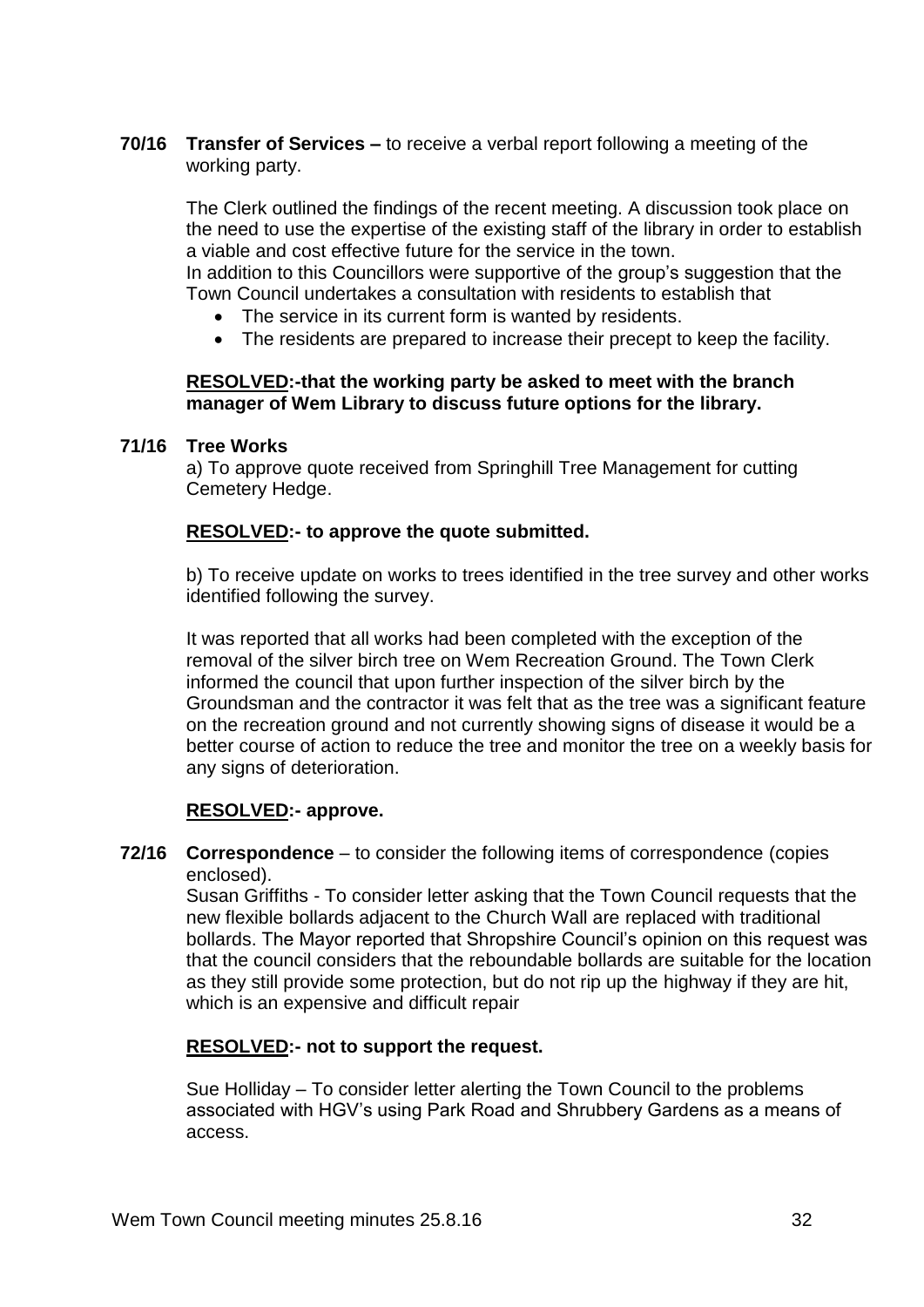**RESOLVED:- to respond that the Town Council supports the concerns raised and that this issue will be raised as a road safety concern with Shropshire Council.**

**73/16 Social Media -** to consider the adoption of a social media management policy.

### **RESOLVED:- to adopt the policy.**

### **74/16 Reports**

a)To receive reports from the Council's representatives to other bodies. Cllr Meakin reported that carnival was fast approaching and volunteer marshals are needed to help on the day.

Cllr Broomhall reported that he had attended the Wem Christmas Lights meeting and that plans were progressing well for the event.

b) To receive a report from Shropshire Council Councillors Mellings and Dee. Cllr Dee reported that she has received a complaint about disabled access into the toilets being difficult with the new charging system.

### **75/16 Information/future agenda items** –

Cllr Towers requested that the condition of Drawwell Walk be discussed at a future meeting. It was reported that this issue may be better discussed at a Team Wem meeting.

**76/16 Dates of future meetings** – To note date of September meeting.

### **RESOLVED:- to note that the September meeting will be held on Thursday 29th September 2016.**

### **77/16 Exclusion of press and public**

To resolve: That in accordance with s1(2) Public Bodies (Admission of Meetings) Act 1960, members of the public and press be excluded from the remainder of the meeting on the grounds that the following items to be considered involves the likely disclosure of confidential information.

### **RESOLVED:-to exclude the press and public**

**Swimming Pool Lease** – To consider schedule of dilapidations and comments received from Wem Swimming and Lifestyle Centre concerning the draft lease with the Town Council.

The solicitor's response to Wem Swimming and Lifestyles Centres comments were considered and it was reported that Cllr Broomhall and Cllr Dodd had visited the pool to inspect the items raised in the schedule of dilapidations.